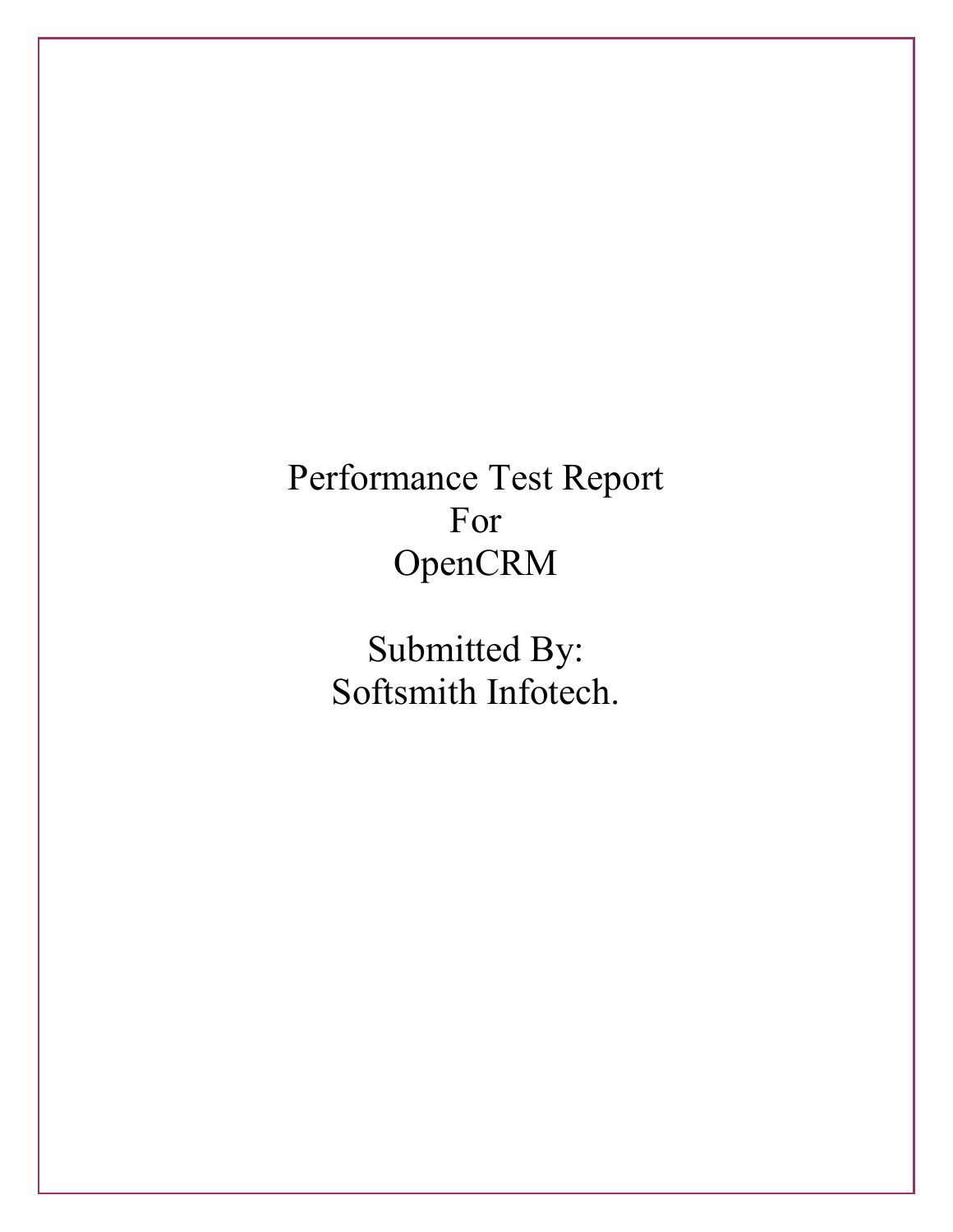## **About The Application:**

OpenCRM is a Open Source CRM software ideal for small and medium businesses for managing leads, accounts and other marketing related activities

## **Performance Test Summary:**

## **Scenario:**

To Test the application for 10 concurrent users. Here all the 10 users will login to the application and add a business lead and logout. The test was conducted to test the influence of users on the application's performance (mainly response time).

#### **Following all the Activates done to execute the above performance test scenario:**

- 1) Neo Load was used to generate the test script and execute the performance test.
- 2) A test script was created to Login as sales man  $\rightarrow$  Open the Leads page  $\rightarrow$  Open the add leads Form  $\rightarrow$  Save a lead  $\rightarrow$  Logout.
- 3) All the dynamic server parameters and session values were correlated
- 4) In order to enable multiple users access the system, 10 users were created and there user names and password were parameterized using a data sheet.
- 5) All the Data required to create a lead were passed through another data sheet. This is mimic a real user work load ( different sales man creating different leads)
- 6) The Script was verified by running the test with one user.
- 7) Then a workload profile was created to test the system with multiple users. The following will describe the work load.
	- $\triangleright$  The test was run with 10 users
	- $\triangleright$  The test was run for a duration of 30 minutes
	- $\triangleright$  The users were allowed to login 1 at a time. The interval between each user was 1 minute. (This is to find the influence of users on the application's performance)
	- $\triangleright$  All the users were set to connect to the application with a network speed of 256kbps.
	- $\triangleright$  Monitors were added to analyze the health of the server during the load test.

The consecutive sections will describe the performance test results in detail.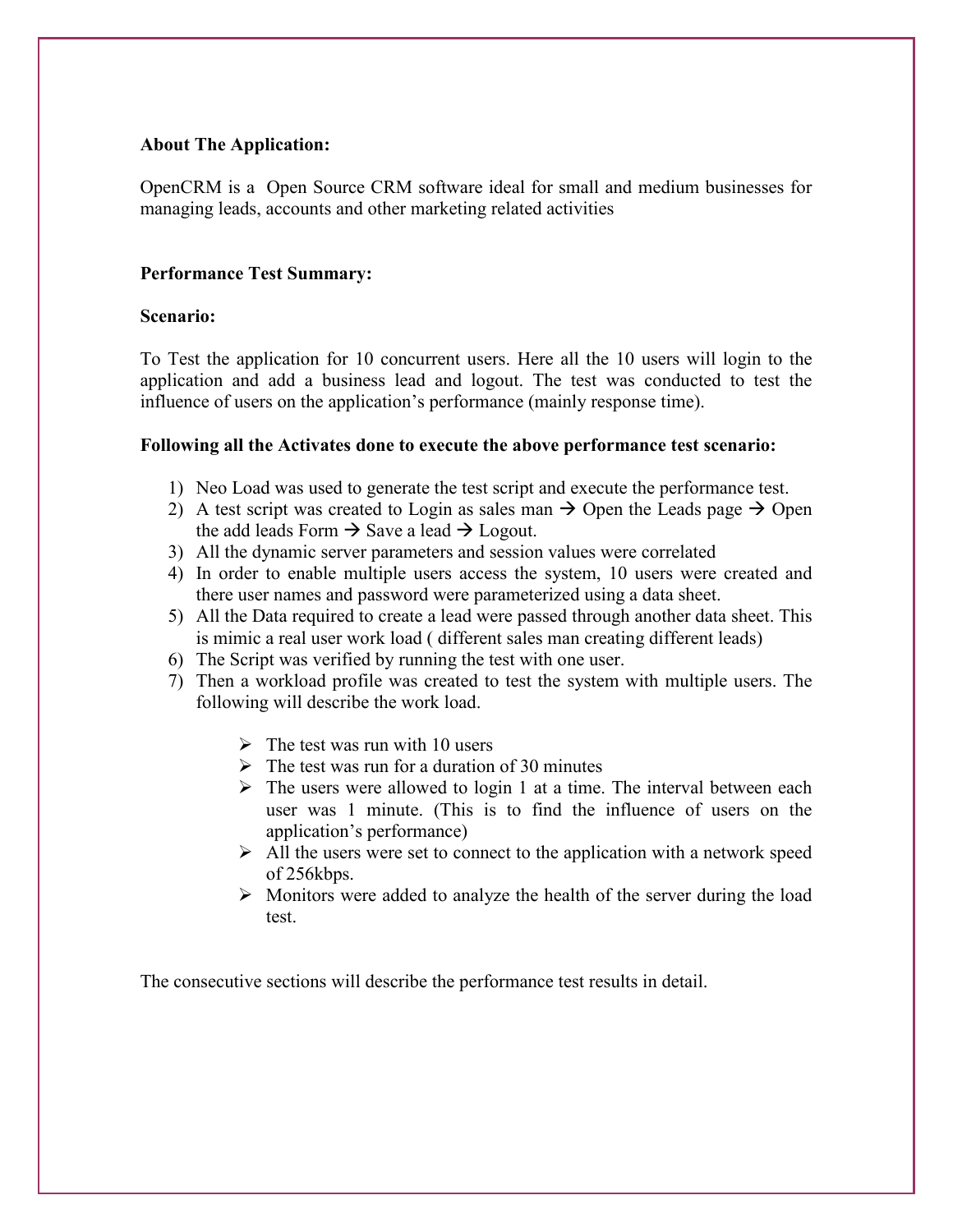**Generic Performance test counters:** 

| Average pages/s:                      | ი 5         |
|---------------------------------------|-------------|
| <b>Average hits/s:</b>                | 44          |
| <b>Average Request response time:</b> | 1.45s       |
| <b>Average Page response time:</b>    | 9.77s       |
| <b>Average throughput:</b>            | $0.30$ Mb/s |
| <b>Average Errors/s:</b>              |             |

## **User Influence Graph:**

The following graph will show the response time against the number of users. The below graph is for complete scenarios. This graph gives the average page response time against the user influence for the entire scenario.



#### **Observations:**

The above graph shows that response time steeply increases as the numbers of users increase. It's a common phenomenon that the response time will go up as the number users increase, but the increase should be very minimal. Here we see that its increasing steeply and it's a sure performance issue.

#### **User Influence graph for the Login Transaction:**

The below graph shows how the login page performed as the number users increased.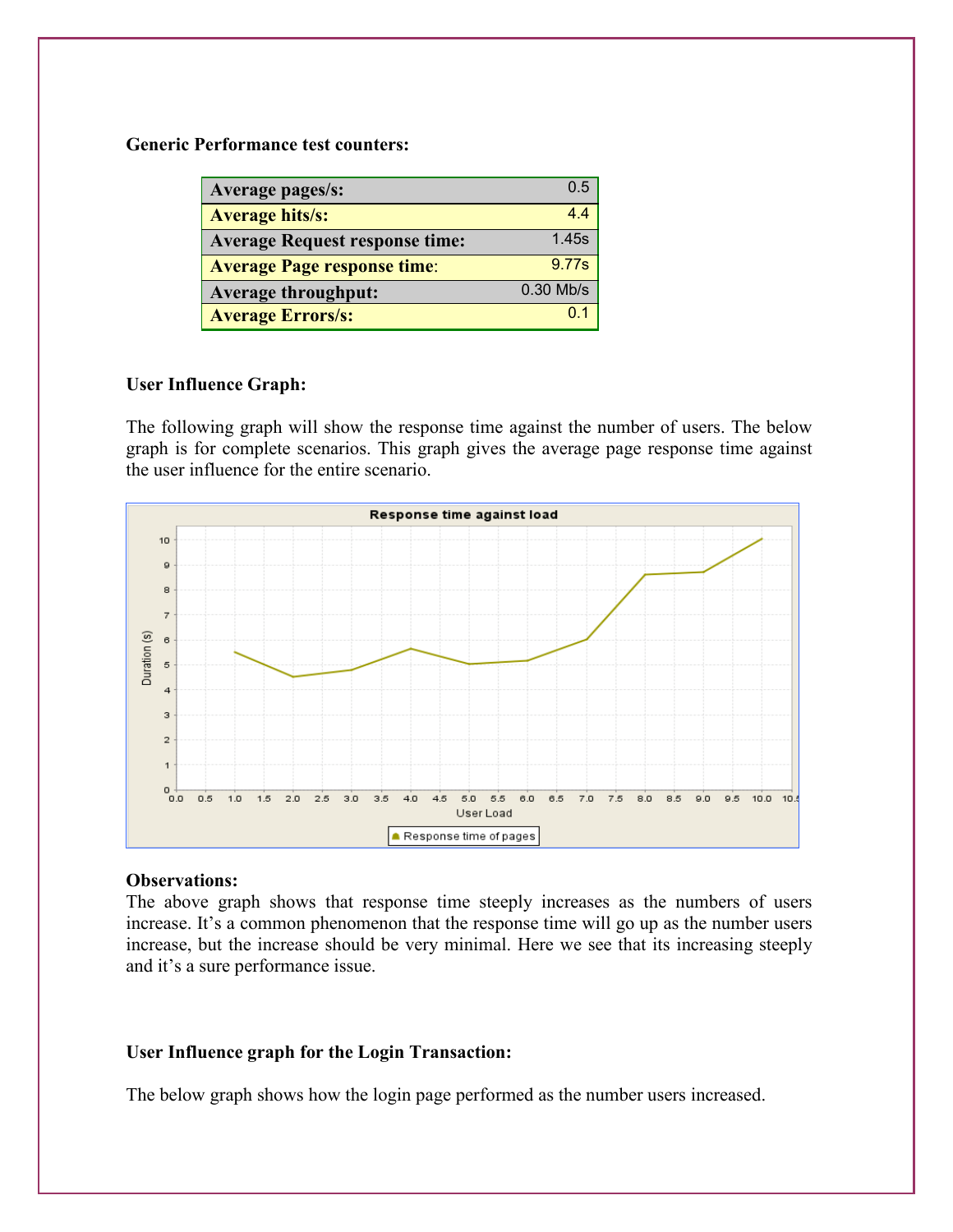

## **Response Time Table**

| Minimum Response time in Seconds  | 3.5  |
|-----------------------------------|------|
| Average Response time in seconds  | 12.9 |
| Maximum response time in seconds. | 28   |

## **Observations:**

As already stated above we have gradually increased the number of users. As you can see that the response time has been steadily increasing as the number of user's increases. **The Average response time for Login page is 12.9 Seconds.** The huge difference in the minimum, average and maximum values indicate that the application is not responding quickly enough as the number of users increases.

## **User Influence graph for the Home Page Transaction:**

The below graph shows how the home page performed as the number users increased.

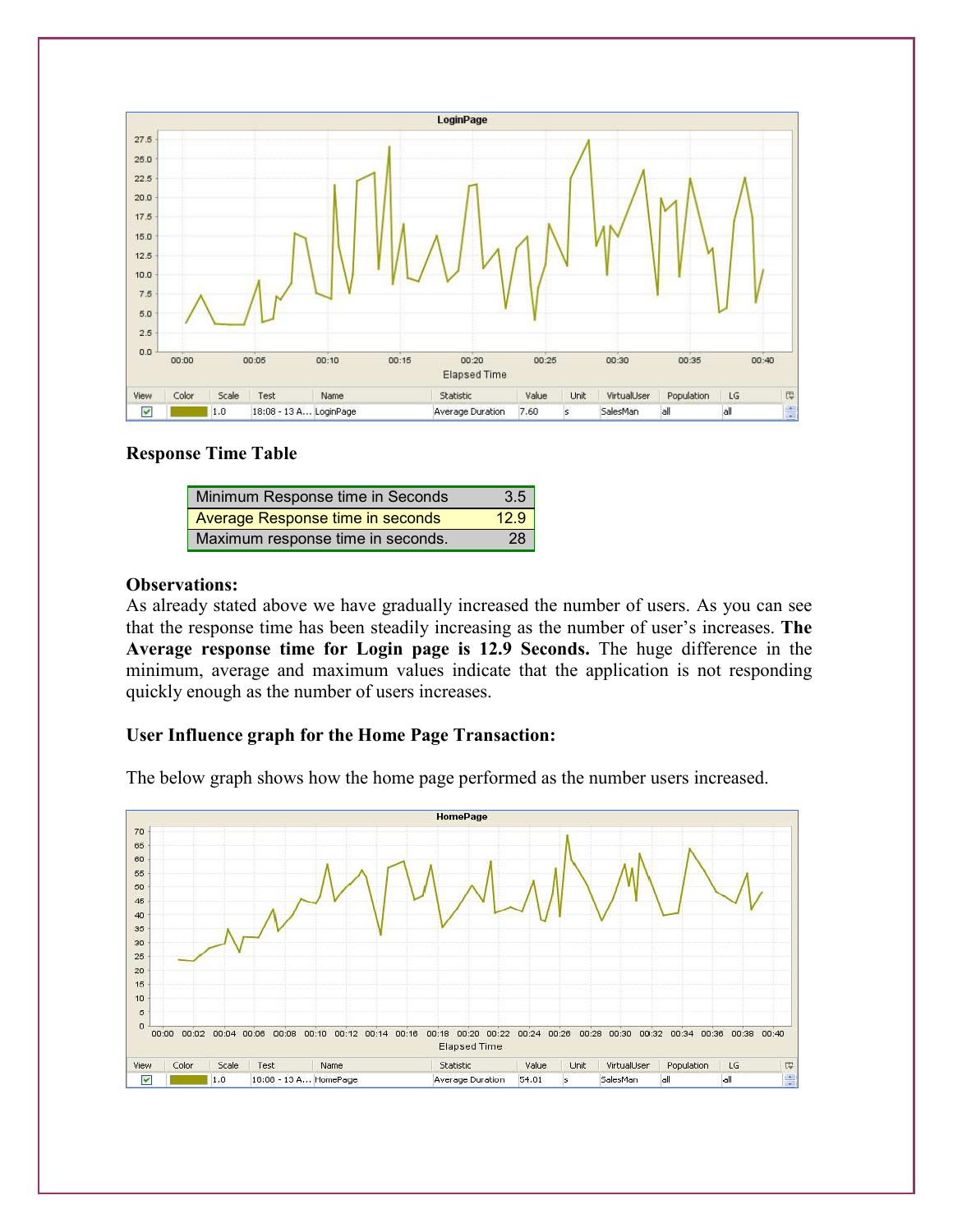#### **Response Time Table**

| Minimum Response time in Seconds  | 23.4 |
|-----------------------------------|------|
| Average Response time in seconds  | 46.5 |
| Maximum response time in seconds. | 69.1 |

As you can see that the response time has been steadily increasing as the number of user's increases. **The Average response time for Home page is 46.5 Seconds.** In the above graph it's evident that the response time for 1 user itself is 23.4 seconds which is really alarming. More over an average response time of 46.5 seconds is not acceptable.

## **User Influence graph for the Leads Page Transaction:**



The below graph shows how the leads page performed as the number users increased.

## **Response Time Table**

| Minimum Response time in Seconds  | 12.6 |
|-----------------------------------|------|
| Average Response time in seconds  | 26.7 |
| Maximum response time in seconds. | 48.5 |

As you can see that the response time has been steadily increasing as the number of user's increases. **The Average response time for Leads page is 26.7 Seconds.** The huge difference in the minimum, average and maximum values indicate that the application is not responding quickly enough as the number of users increases. More over an average response time of 26.7 seconds is not acceptable.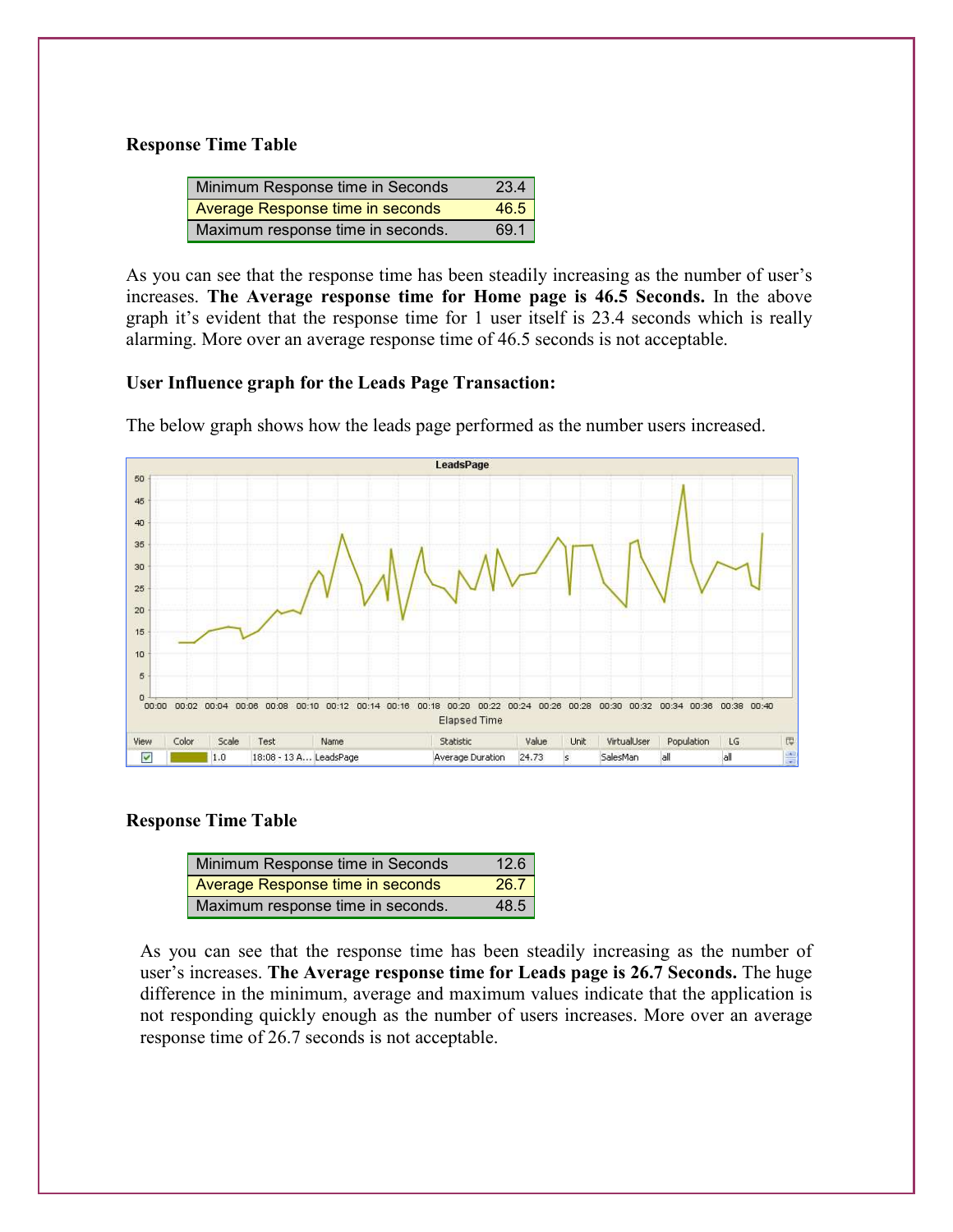# **User Influence graph for the Add leads From Transaction:**



The below graph shows how the Add leads from performed as the number users increase.

#### **Response Time Table**

| Minimum Response time in Seconds  | 6.28 |
|-----------------------------------|------|
| Average Response time in seconds  | 21.3 |
| Maximum response time in seconds. | 46.2 |

As you can see that the response time has been steadily increasing as the number of user's increases. **The Average response time for Add Leads form is 21.3 Seconds.** The huge difference in the minimum, average and maximum values indicate that the application is not responding quickly enough as the number of users increases.

#### **User Influence graph for the Save Leads Transaction:**

The below graph shows how the save leads transaction has performed as the number users increased.

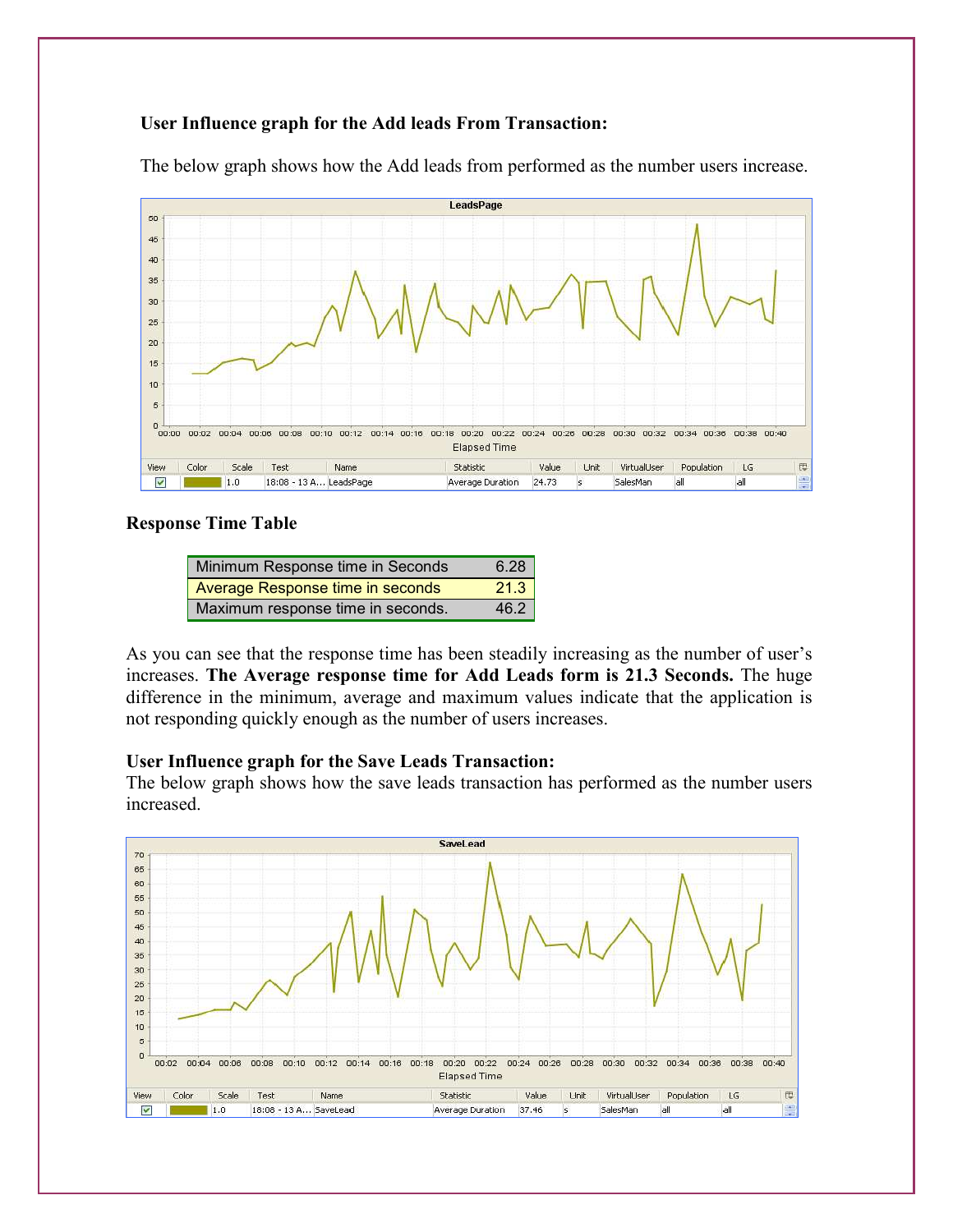## **Response Time Table**

| Minimum Response time in Seconds  | 12.8 |
|-----------------------------------|------|
| Average Response time in seconds  | 35.4 |
| Maximum response time in seconds. | 67.3 |

As you can see that the response time has been steadily increasing as the number of user's increases. **The Average response time for Leads page is 35.4 Seconds.** The huge difference in the minimum, average and maximum values indicate that the application is not responding quickly enough as the number of users increases. More over an average response time of 35.4 seconds is not acceptable.

#### **User Influence graph for the Signoff Transaction:**

The below graph shows how the signoff page has performed as the number users increased.



#### **Response Time Table**

| Minimum Response time in Seconds  | 2.7  |
|-----------------------------------|------|
| Average Response time in seconds  | 12.7 |
| Maximum response time in seconds. | 26.7 |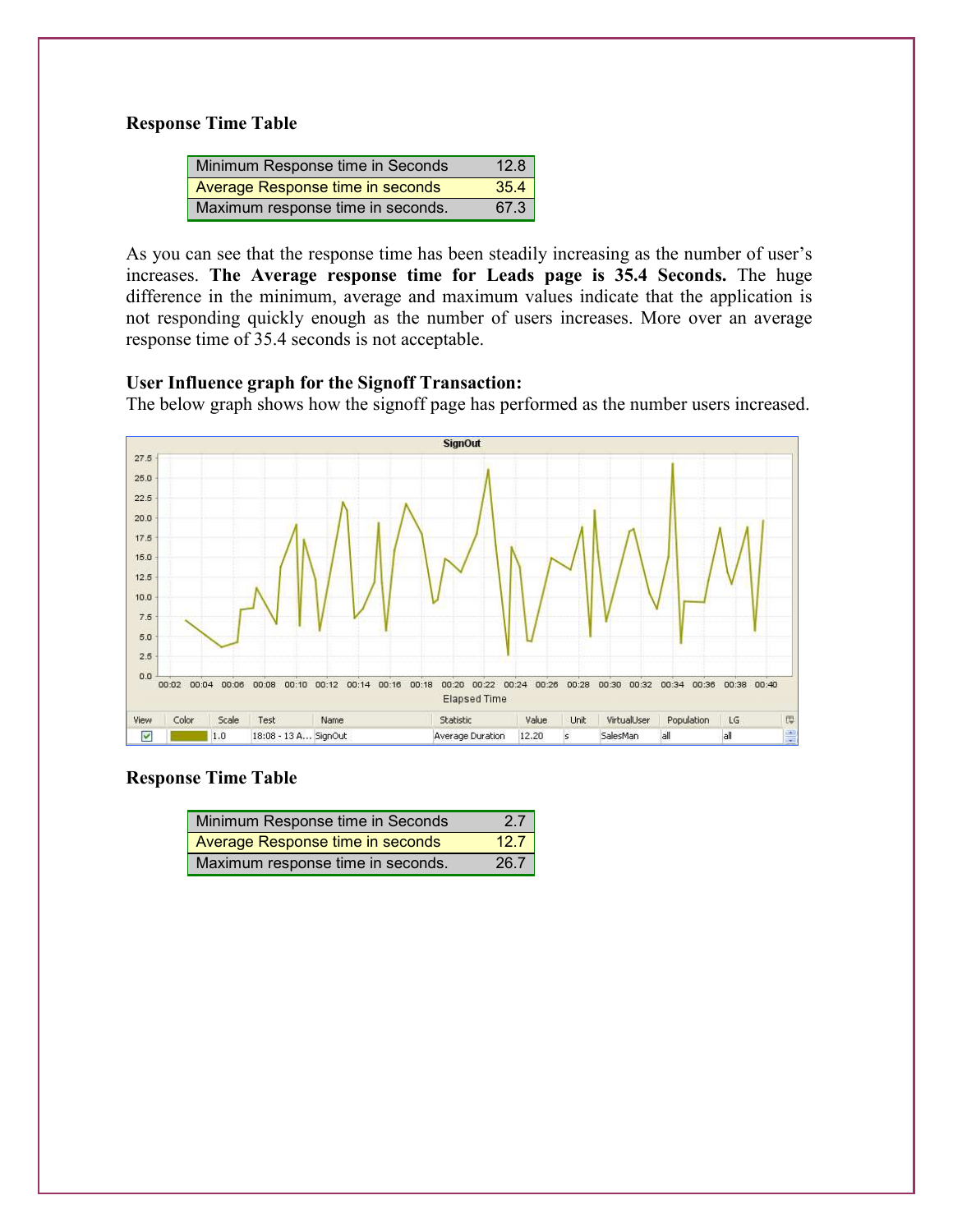# **Page Elements Response time:**

Below five is the table of page elements which took maximum time for downloading or executing.

| <b>Element</b> | Page             | <b>Average Response Time</b> |
|----------------|------------------|------------------------------|
| Controls.js    | <b>Home Page</b> | 26.1                         |
| general.js     | Leads page       | 23.6                         |
| vtlib.js       | <b>Save Lead</b> | 18.7                         |
| QuickCreate.js | Add lead Form    | 17.3                         |
| calc.js        | <b>Home Page</b> | 15.7                         |

#### **Note:**

Fine tuning these elements will improve the performance of the application.

# **Server Resources Utilization Graphs:**

The below graph will show the resource utilization at the server side as the load test was being performed.



# **CPU and Memory Utilization**

## **Observations:**

As you can see that the CPU and Memory are fully used all the time. This could be a problem for increasing response time. Increasing the hardware configuration of the server could fix this issue.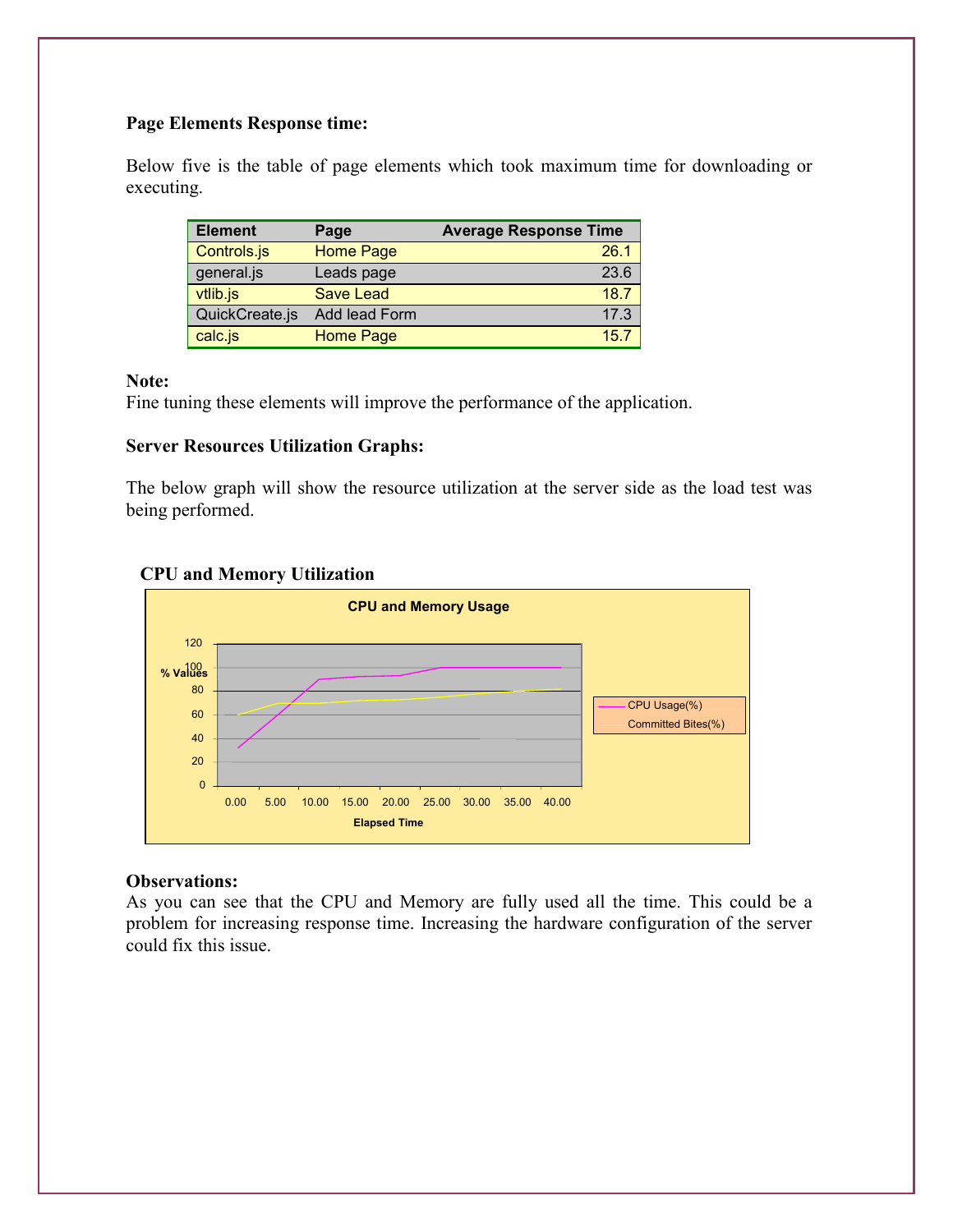# **Available Memory:**



# **Observations:**

The available memory has gradually come down and not increased after the load least and is an indication of memory loss. More about this can be found my using a probing client.

# **Tomcat JVM Heap Size:**



# **Observation**

As we run the test for longer duration the free heap is decreasing. This is because of low heap size allocated at the server side.